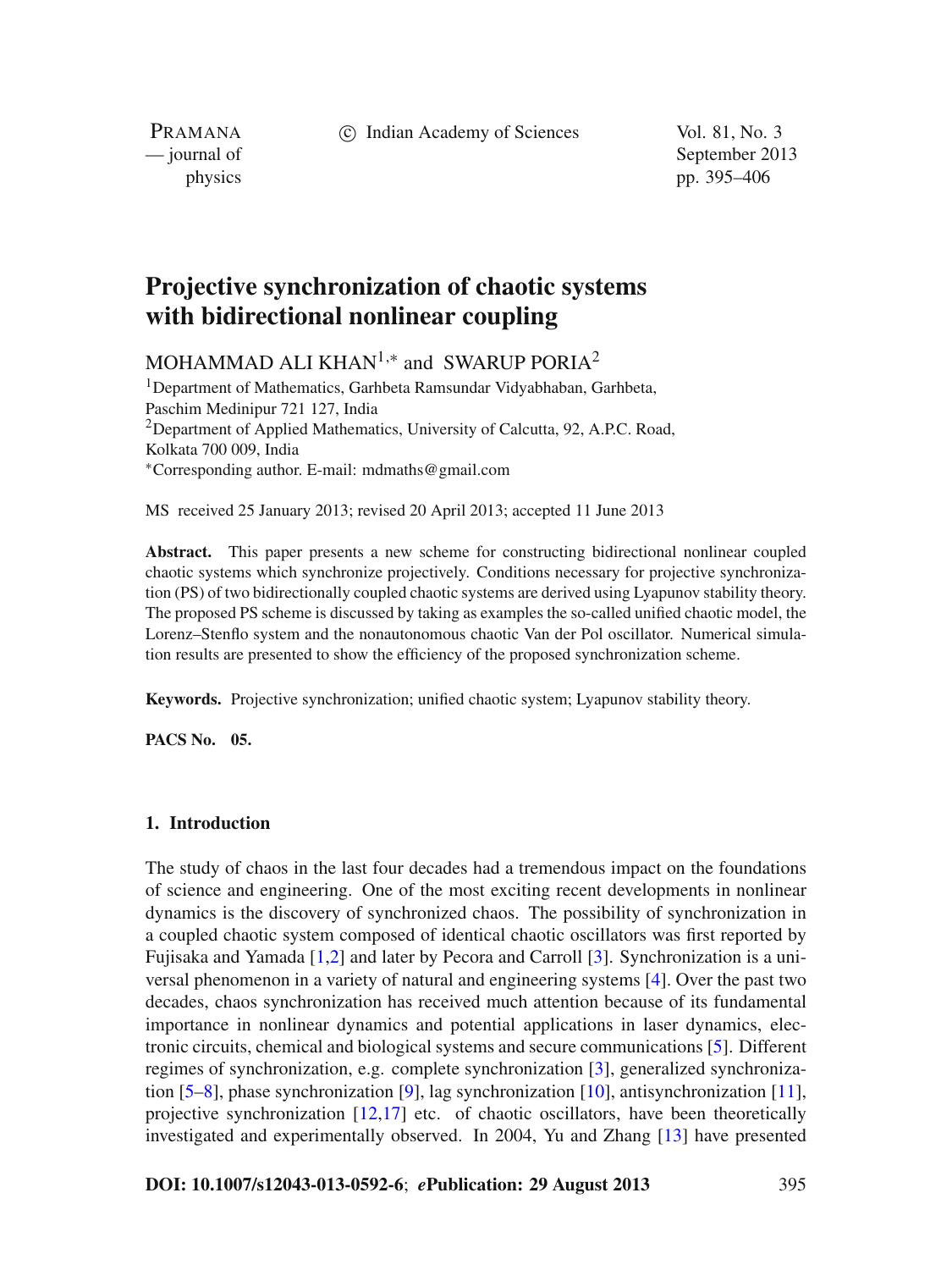synchronization of two coupled chaotic systems with bidirectional linear error feedback. Again, Yu [\[14\]](#page-11-12) has observed synchronization of linearly bidirectional coupled chaotic system with time delay. Tarai *et al* [\[15](#page-11-13)] have studied synchronization of bidirectionally coupled chaotic Chen systems with delay. Very recently, Khan [\[16\]](#page-11-14) has looked into the generalized synchronization of bidirectionally coupled chaotic systems via linear transformation. Projective synchronization (PS) was introduced by Mainieri and Rehacek in 1999 [\[17\]](#page-11-10). Li and Xu [\[18](#page-11-15)] investigated stability criterion for PS in three-dimensional chaotic systems. Wen and Xu [\[19](#page-11-16)] have analysed in detail a PS scheme for two coupled chaotic dynamical systems

$$
\dot{X} = F(X) \qquad \text{(drive system)}
$$

and

$$
\dot{Y} = G(X, Y) \quad \text{(response system)}.
$$

In PS, the drive and response vectors synchronize up to a scaling factor, i.e. the vectors become proportional if  $\lim_{t\to\infty} |X - \alpha Y| = 0$ , where  $\alpha$  is a nonsingular constant diagonal matrix. Jia [\[20\]](#page-11-17) reported PS of coupled new hyperchaotic Lorenz systems. Du *et al* [\[21](#page-11-18)] have investigated PS of different chaotic systems with uncertain parameters. Very recently, Tarai and Khan [\[22](#page-11-19)] discussed the PS scheme for chaotic systems using backstepping design.

Most of the physical and biological systems are bidirectionally and nonlinearly coupled. But very few cases of PS of bidirectionally coupled chaotic systems were reported, which motivates us to study the PS of bidirectionally coupled chaotic systems. In this paper, we introduce a new scheme for constructing bidirectionally coupled nonlinear chaotic systems which synchronize projectively. Sufficient conditions for PS of two bidirectionally coupled chaotic systems are derived. We discuss the proposed theory by considering two bidirectionally coupled unified chaotic systems, Lorenz–Stenflo (LS) systems and the chaotic Van der Pol–Duffing oscillators. Finally, simulation results are presented and discussed.

#### **2. Synchronization of bidirectionally coupled nonlinear chaotic systems**

Any chaotic system can be written in the following form:

$$
\dot{X} = AX + \Psi(X),\tag{1}
$$

where  $X \in \mathbb{R}^n$  is the state vector, A is a  $n \times n$  matrix and  $\Psi$  is a continuous nonlinear function from  $R^n$  to  $R^n$ . Now we introduce the following bidirectional coupling scheme:

<span id="page-1-0"></span>
$$
\dot{X} = AX + \Lambda\Psi(X) + \Lambda\Phi(Y) + D_1(\Lambda Y - X),\tag{2}
$$

$$
\dot{Y} = AY + \Psi(X) + \Phi(Y) + D_2(\Lambda^{-1}X - Y),
$$
\n(3)

where  $Y \in \mathbb{R}^n$  is the state vector of the response system and  $\Phi$  is a continuous nonlinear function from  $R^n$  to  $R^n$ . A is a  $n \times n$  nonsingular diagonal matrix and  $D_1$ ,  $D_2$  are  $n \times n$ diagonal matrices.

396 *Pramana – J. Phys.***, Vol. 81, No. 3, September 2013**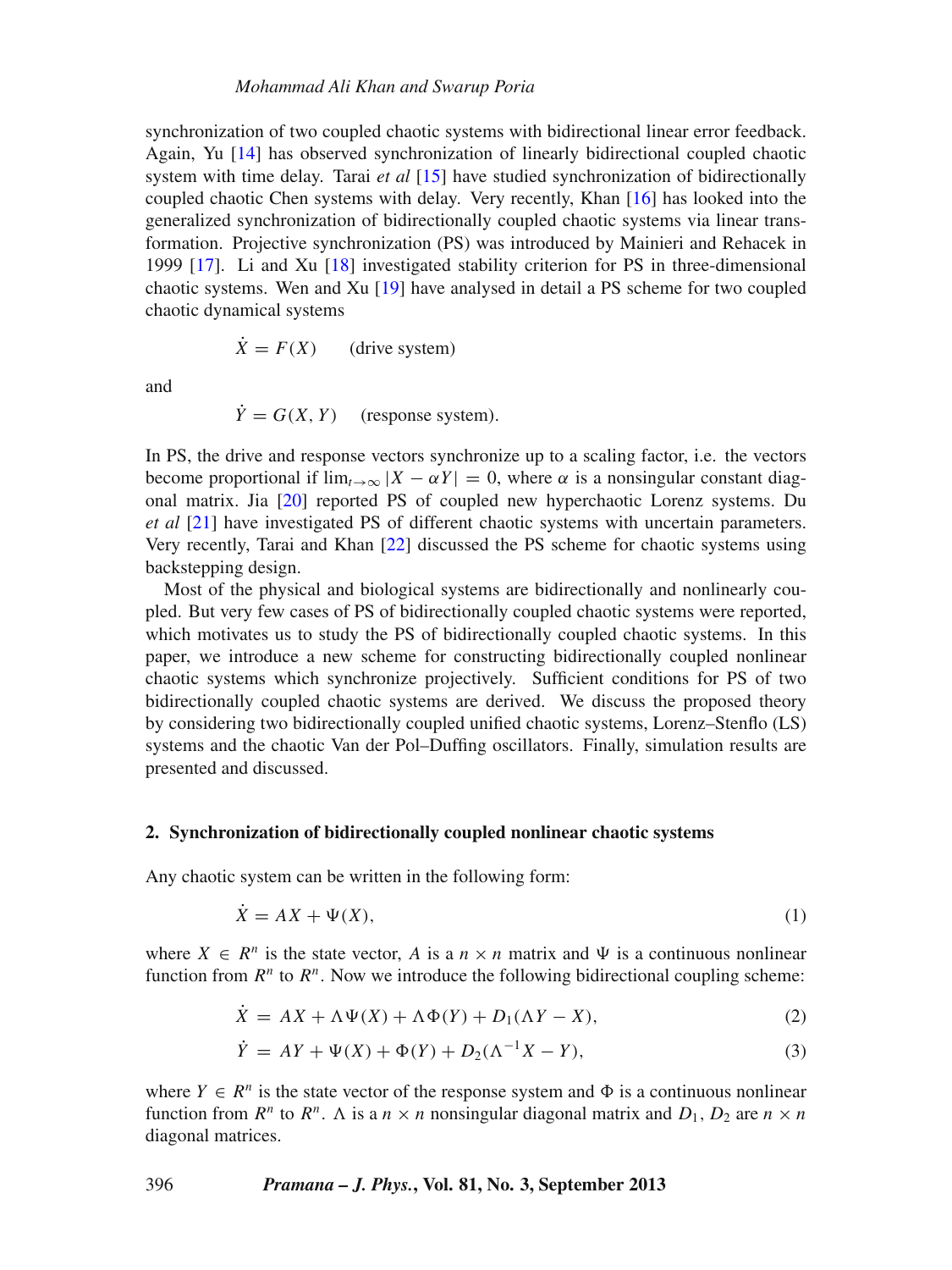Let  $E(t) = X - \Lambda Y$ . Therefore,

<span id="page-2-0"></span>
$$
\dot{E}(t) = \dot{X} - \Lambda \dot{Y} = (A - D_1 - D_2)E(t)
$$
\n(4)

when  $\Lambda$  commutes with the matrices  $A, D_1$  and  $D_2$ . In order to realize the chaos synchronization between two bidirectionally coupled nonlinear systems, we have to choose suitable matrices  $D_1$  and  $D_2$  such that  $\lim_{t\to\infty} E(t) = 0$ .

**Theorem.** If there exists a positive definite matrix M and a constant  $\epsilon > 0$  such that

$$
(A - D_1 - D_2)^T M + M(A - D_1 - D_2) \le -\epsilon I \tag{5}
$$

*then dynamical system* [\(4\)](#page-2-0) *is globally and asymptotically stable at the origin.*

*Proof.* We choose the Lyapunov function as

$$
L(t) = E^T M E,
$$

where *M* is a positive definite matrix. Therefore,  $L(t)$  has a positive definite quadratic form. Now,

$$
\dot{L}(t) = \dot{E}^T M E + E^T M \dot{E} \n= E^T [(A - D_1 - D_2)^T M + M(A - D_1 - D_2)] E \n\le -\epsilon E^T E \n< 0.
$$

Hence, by Lyapunov stability theory, the error dynamical system [\(4\)](#page-2-0) is globally and asymptotically stable at the origin. Hence, the coupled systems [\(2\)](#page-1-0) and [\(3\)](#page-1-0) will synchronize projectively. Different types of coupling can be constructed for suitable choice of  $A$ ,  $D_1$  and  $D_2$ .

# **3. Examples**

In this section, we shall discuss our methods for different chaotic systems (autonomous and nonautonomous).

#### 3.1 *PS of coupled unified chaotic systems*

A unified chaotic system with continuous periodic switch between Lorenz, Chen and Lu systems is presented by Lu and Wu [\[23\]](#page-11-20). The unified chaotic system can be described by the following system of differential equations:

<span id="page-2-1"></span>
$$
\begin{aligned}\n\dot{x} &= (25a + 10)(y - x), \\
\dot{y} &= (28 - 35a)x - y - xz, \\
\dot{z} &= xy - \frac{8 + a}{3}z,\n\end{aligned} \tag{6}
$$

*Pramana – J. Phys.***, Vol. 81, No. 3, September 2013** 397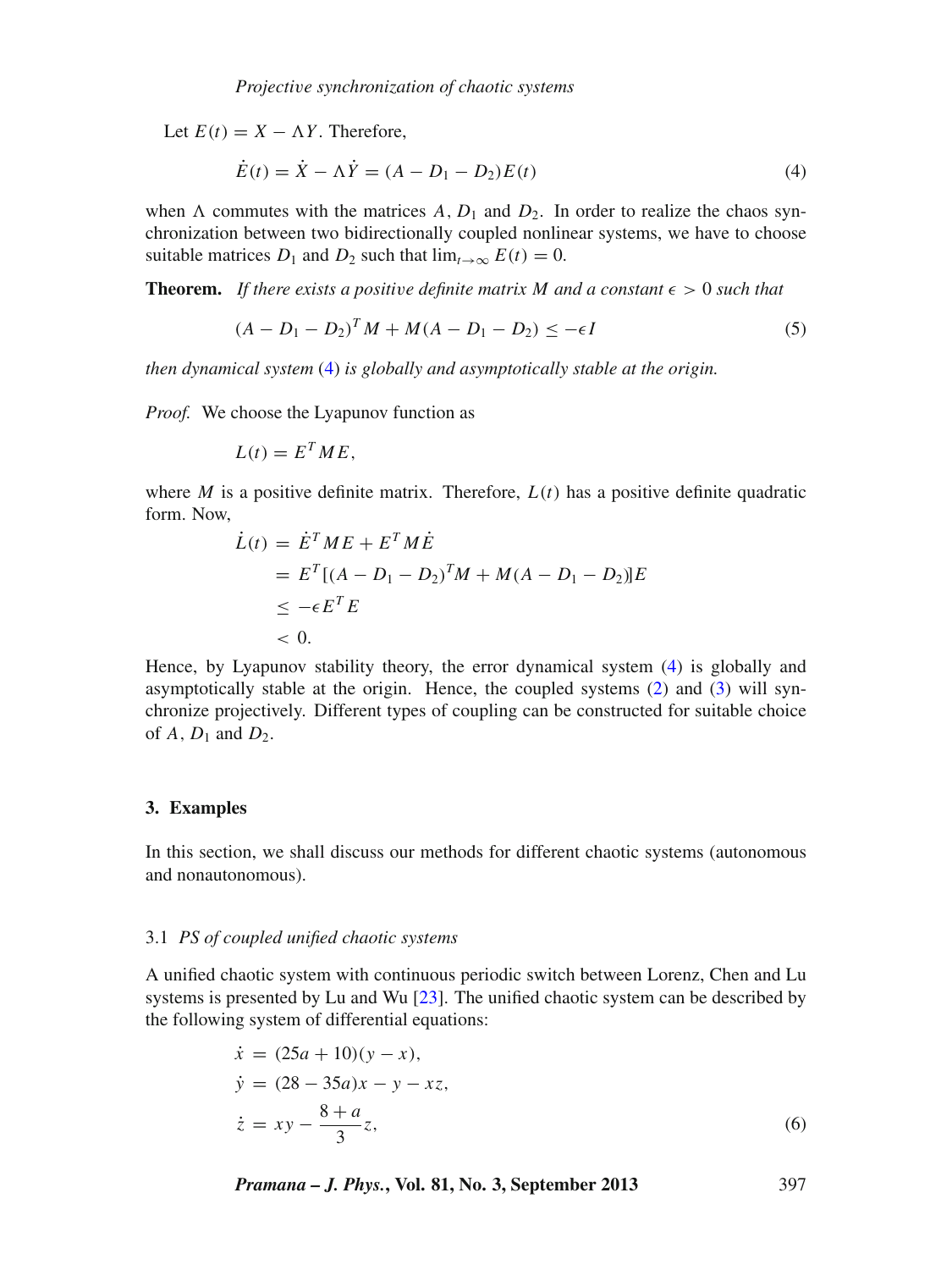where  $a \in [0, 1]$ . When  $a = 0, 0.8, 1$ , this system represents the Lorenz chaotic system, Lu chaotic system and Chen chaotic system respectively. Practically, unified chaotic system is chaotic for any  $a \in [0, 1]$  (figure [1\)](#page-3-0). The system [\(6\)](#page-2-1) can be rewritten as

$$
\dot{X} = AX + \Psi(X),\tag{7}
$$

where

$$
A = \begin{pmatrix} -(25a + 10) & (25a + 10) & 0 \\ 28 - 35a & -1 & 0 \\ 0 & 0 & -(8 + a)/3 \end{pmatrix}
$$

and

$$
\Psi(X) = \begin{pmatrix} 0 \\ -xz \\ xy \end{pmatrix}.
$$

Following eqs  $(2)$  and  $(3)$  the master–slave systems are constructed for system  $(6)$  as

$$
\begin{aligned}\n\dot{x}_1 &= (25a + 10)(x_2 - x_1) + d_{11}(\lambda_{11}y_1 - x_1) \\
\dot{x}_2 &= (28 - 35a)x_1 - x_2 - \lambda_{22}(x_1x_3 + y_1y_3) + d_{12}(\lambda_{22}y_2 - x_2) \\
\dot{x}_3 &= -\frac{8 + a}{3}x_3 + \lambda_{33}(x_1x_2 + y_1y_2) + d_{13}(\lambda_{33}y_3 - x_3)\n\end{aligned} \tag{8}
$$

and

$$
\begin{aligned}\n\dot{y}_1 &= (25a + 10)(y_2 - y_1) + d_{21}(\mu_{11}x_1 - y_1) \\
\dot{y}_2 &= (28 - 35a)y_1 - y_2 - x_1x_3 - y_1y_3 + d_{22}(\mu_{22}x_2 - y_2) \\
\dot{y}_3 &= -\frac{8 + a}{3}y_3 + x_1x_2 + y_1y_2 + d_{23}(\mu_{33}x_3 - y_3)\n\end{aligned}\n\tag{9}
$$

<span id="page-3-0"></span>

**Figure 1.** Chaotic attractor of the unified chaotic system for  $a = 0$  (Lorenz system).

# 398 *Pramana – J. Phys.***, Vol. 81, No. 3, September 2013**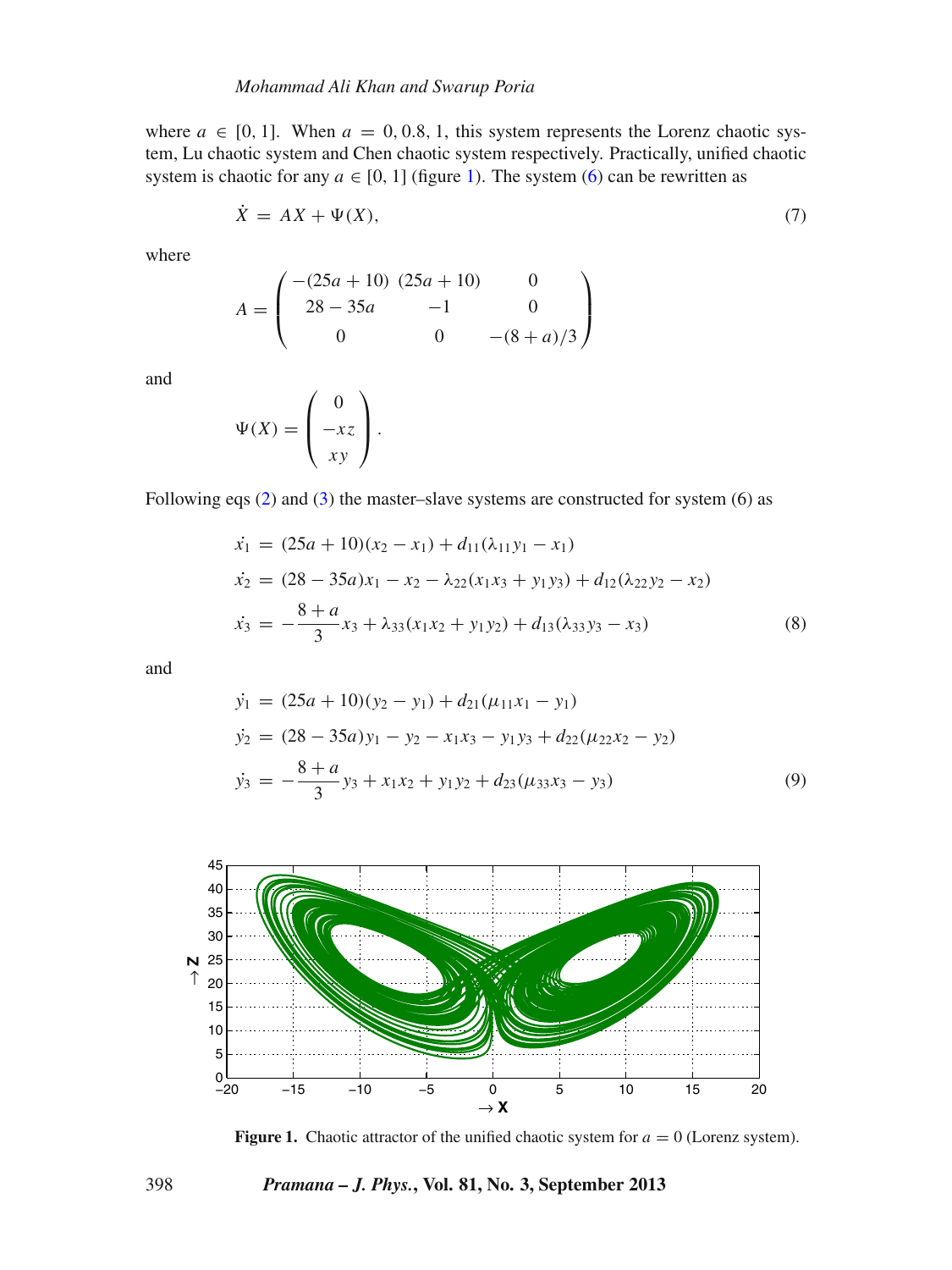where

$$
D_1 = \text{diag}(d_{11}, d_{12}, d_{13}),
$$
  
\n
$$
D_2 = \text{diag}(d_{21}, d_{22}, d_{23}),
$$
  
\n
$$
\Lambda = \begin{pmatrix} \lambda_{11} & 0 & 0 \\ 0 & \lambda_{22} & 0 \\ 0 & 0 & \lambda_{33} \end{pmatrix}
$$

and

$$
\Lambda^{-1} = \begin{pmatrix} \mu_{11} & 0 & 0 \\ 0 & \mu_{22} & 0 \\ 0 & 0 & \mu_{33} \end{pmatrix}.
$$

Here, the PS error will follow the following dynamical system:

<span id="page-4-0"></span>
$$
\dot{E}(t) = (A - D_1 - D_2)E(t) \text{ with } E = (e_1, e_2, e_3)^T.
$$

Choose a positive definite symmetric constant matrix  $M = \text{diag}(m_1, m_2, m_3)$ , with  $m_i > 0$  ( $i = 1, 2, 3$ ) and any constant  $\epsilon > 0$ , then

$$
H = (A - D_1 - D_2)^T M + M(A - D_1 - D_2) + \epsilon I
$$
  
= 
$$
\begin{pmatrix} h_{11} & h_{12} & 0 \\ h_{12} & h_{22} & 0 \\ 0 & 0 & h_{33} \end{pmatrix},
$$
 (10)

where

$$
h_{11} = -2m_1(25a + 10 + d_{11} + d_{21}) + \epsilon
$$
  
\n
$$
h_{12} = m_1(25a + 10) + m_2(28 - 35a)
$$
  
\n
$$
h_{22} = -2m_2(1 + d_{12} + d_{22}) + \epsilon
$$
  
\n
$$
h_{33} = -2m_3\left(\frac{8+a}{3} + d_{13} + d_{23}\right) + \epsilon.
$$
\n(11)

Now, the matrix [\(10\)](#page-4-0) is negative definite if and only if its subdeterminants satisfy

$$
\Delta_1 = -2m_1(25a + 10 + d_{11} + d_{21}) + \epsilon < 0
$$
\n
$$
\Delta_2 = \text{Det}\left(\begin{array}{c} -2m_1(25a + 10 + d_{11} + d_{21}) + \epsilon & m_1(25a + 10) + m_2(28 - 35a) \\ m_1(25a + 10) + m_2(28 - 35a) & -2m_2(1 + d_{12} + d_{22}) + \epsilon \end{array}\right) > 0
$$
\n
$$
\Delta_3 = \text{Det}(H) < 0. \tag{12}
$$

Under these conditions, the coupled unified chaotic systems synchronize projectively. The matrix  $\Lambda$  should be such a diagonal matrix which commutes with the matrix  $\Lambda$ . Here one such choice for  $\Lambda$  is  $\sqrt{ }$  $\mathbf{I}$ *k* 0 0 0 *k* 0 0 0 *l*  $\setminus$ with  $k, l \in R, k \neq 0$  and  $l \neq 0$ .

*Pramana – J. Phys.***, Vol. 81, No. 3, September 2013** 399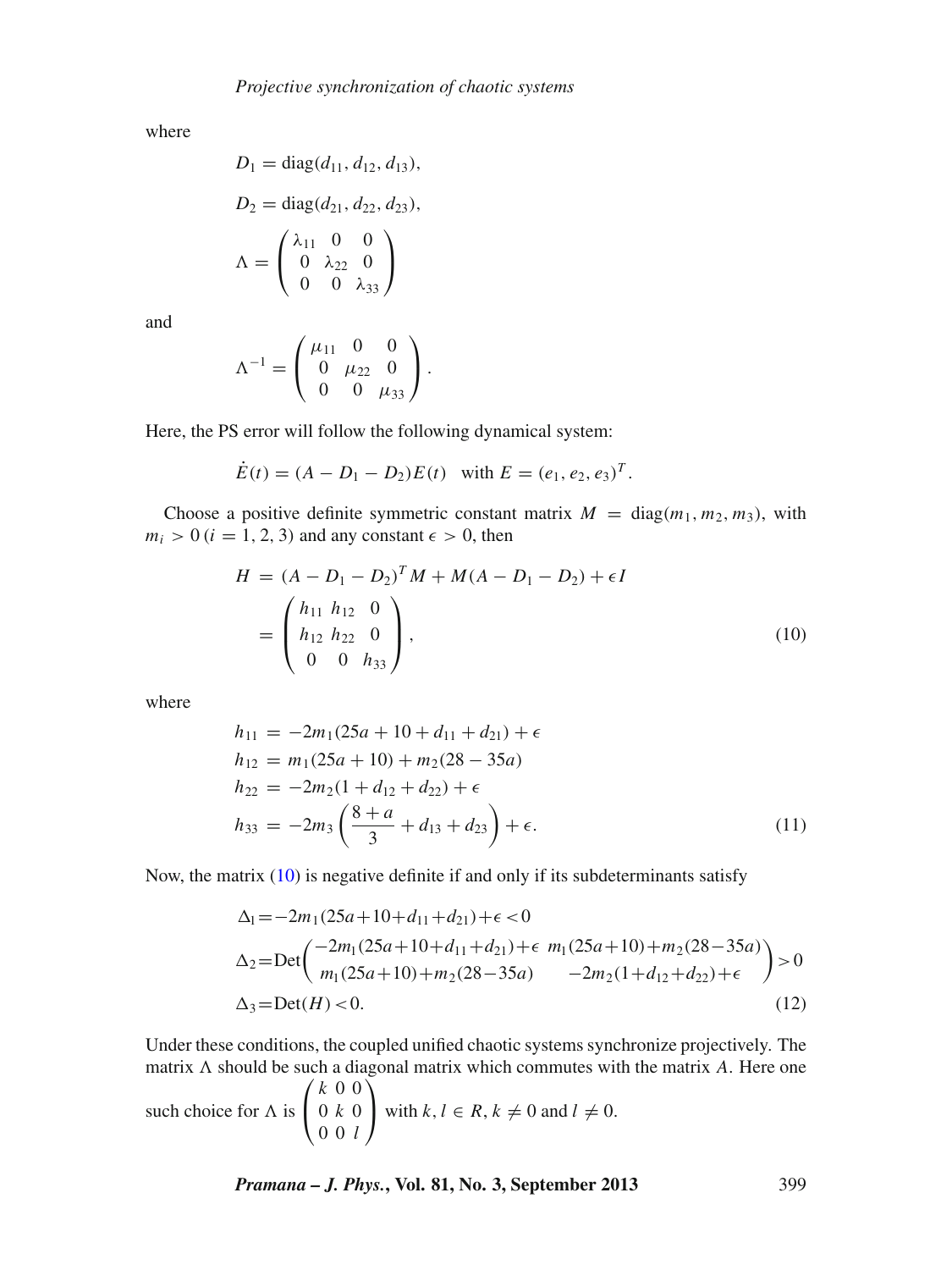# 3.2 *PS of coupled Lorenz–Stenflo systems*

Now we consider the following four-coupled nonlinear autonomous first-order differential equations

<span id="page-5-0"></span>
$$
\begin{aligned}\n\dot{x} &= \alpha(y - x) + \gamma w \\
\dot{y} &= x(r - z) - y \\
\dot{z} &= xy - bz \\
\dot{w} &= -x - \alpha w\n\end{aligned} \tag{13}
$$

which are formulated by Stenflo [\[24](#page-11-21)]. Here  $r(>0)$ ,  $\alpha(>0)$ ,  $\gamma(>0)$  and  $b(>0)$  are parameters. With the following parameter values  $\alpha = 1.0, b = 0.7, \gamma = 1.5$  and  $r = 26.0$ , the LS system exhibits chaotic motion. The system  $(13)$  can be written as

$$
\dot{X} = AX + \Psi(X),\tag{14}
$$

where

$$
A = \begin{pmatrix} -\alpha & \alpha & 0 & \gamma \\ r & -1 & 0 & 0 \\ 0 & 0 & -b & 0 \\ -1 & 0 & 0 & -\alpha \end{pmatrix}
$$

and

$$
\Psi(X) = \begin{pmatrix} 0 \\ -xz \\ xy \\ 0 \end{pmatrix}.
$$

According to eqs [\(2\)](#page-1-0) and [\(3\)](#page-1-0) the master–slave systems with nonlinear bidirectional coupling are

<span id="page-5-1"></span>
$$
\begin{aligned}\n\dot{x}_1 &= \alpha(x_2 - x_1) + \gamma x_4 + d_{11}(\lambda_{11}y_1 - x_1) \\
\dot{x}_2 &= rx_1 - x_2 - \lambda_{22}(x_1x_3 + y_1y_3) + d_{12}(\lambda_{22}y_2 - x_2) \\
\dot{x}_3 &= -bx_3 + \lambda_{33}(x_1x_2 + y_1y_2) + d_{13}(\lambda_{33}y_3 - x_3) \\
\dot{x}_4 &= -x_1 - \alpha x_4 + d_{14}(\lambda_{44}y_4 - x_4)\n\end{aligned} \tag{15}
$$

and

<span id="page-5-2"></span>
$$
\begin{aligned}\n\dot{y}_1 &= \alpha (y_2 - y_1) + \gamma y_4 + d_{21} (\mu_{11} x_1 - y_1) \\
\dot{y}_2 &= r y_1 - y_2 - (x_1 x_3 + y_1 y_3) + d_{22} (\mu_{22} x_2 - y_2) \\
\dot{y}_3 &= -b y_3 + (x_1 x_2 + y_1 y_2) + d_{23} (\mu_{33} x_3 - y_3) \\
\dot{y}_4 &= -y_1 - \alpha y_4 + d_{24} (\mu_{44} x_4 - y_4)\n\end{aligned}
$$
\n(16)

with  $D_1 = \text{diag}(d_{11}, d_{12}, d_{13}, d_{14}), D_2 = \text{diag}(d_{21}, d_{22}, d_{23}, d_{24})$  and

$$
\Lambda = \begin{pmatrix} \lambda_{11} & 0 & 0 & 0 \\ 0 & \lambda_{22} & 0 & 0 \\ 0 & 0 & \lambda_{33} & 0 \\ 0 & 0 & 0 & \lambda_{44} \end{pmatrix}
$$

400 *Pramana – J. Phys.***, Vol. 81, No. 3, September 2013**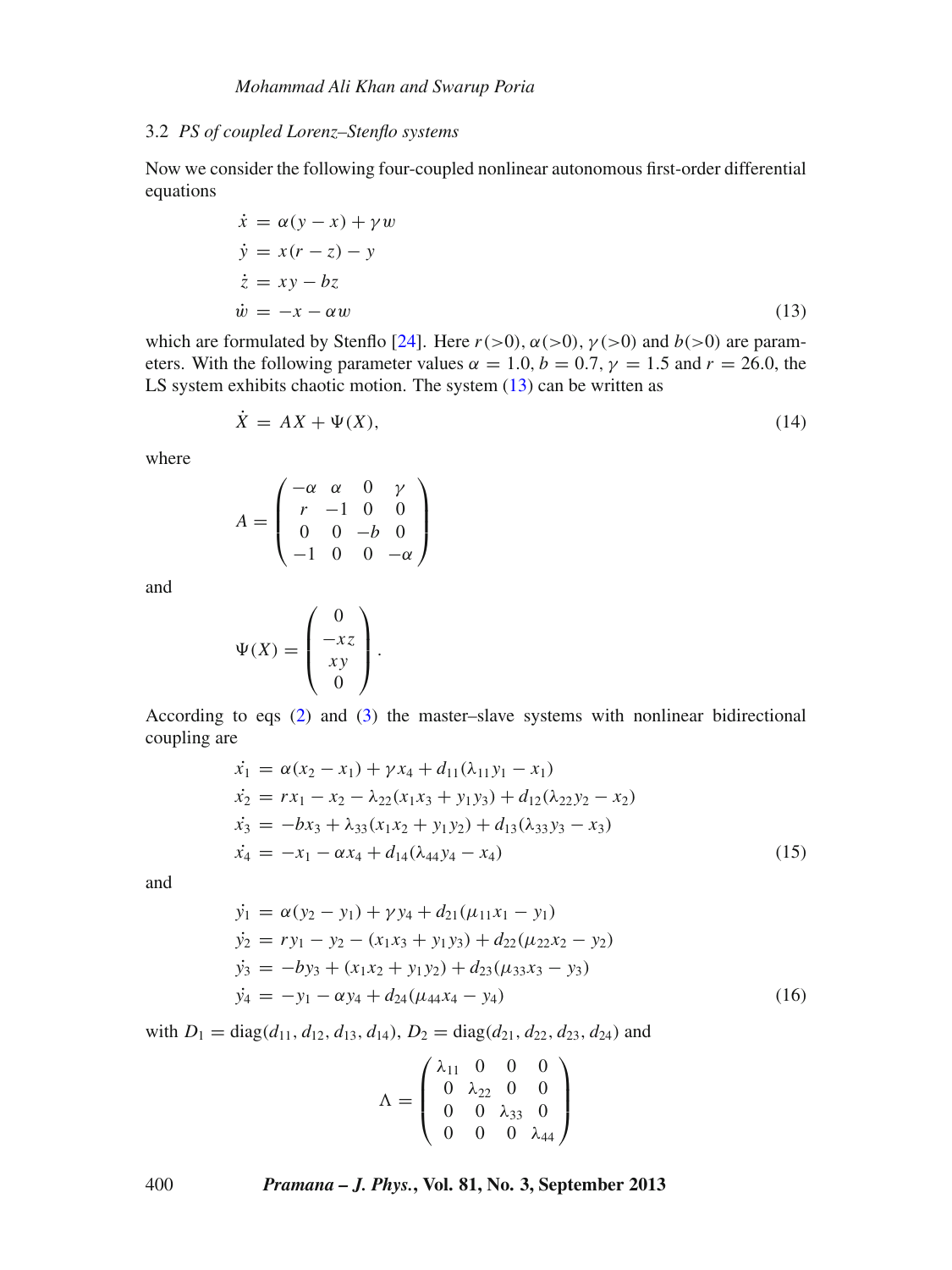and

$$
\Lambda^{-1} = \begin{pmatrix} \mu_{11} & 0 & 0 & 0 \\ 0 & \mu_{22} & 0 & 0 \\ 0 & 0 & \mu_{33} & 0 \\ 0 & 0 & 0 & \mu_{44} \end{pmatrix}.
$$

From  $(15)$  and  $(16)$ , the synchronization error system becomes

$$
\dot{E}(t) = (A - D_1 - D_2)E(t) \quad \text{with } E = (e_1, e_2, e_3, e_4)^T.
$$

Choose a positive definite symmetric constant matrix  $M = \text{diag}(m_1, m_2, m_3, m_4)$ , with  $m_i > 0$  ( $i = 1, 2, 3, 4$ ) and any constant  $\epsilon > 0$  then

$$
H = (A - D_1 - D_2)^T M + M(A - D_1 - D_2) + \epsilon I
$$
  
= 
$$
\begin{pmatrix} h_{11} & h_{12} & 0 & h_{14} \\ h_{21} & h_{22} & 0 & 0 \\ 0 & 0 & h_{33} & 0 \\ 0 & 0 & 0 & h_{44} \end{pmatrix},
$$
(17)

where

$$
h_{11} = 2m_1(\alpha - d_{11} - d_{21}) + \epsilon, \quad h_{12} = m_2r + m_1\alpha
$$
  
\n
$$
h_{14} = m_1\gamma, \quad h_{21} = m_2r + m_1\alpha, \quad h_{22} = -2m_2(1 + d_{12} + d_{22}) + \epsilon
$$
  
\n
$$
h_{33} = -2m_3(b + d_{13} + d_{23}) + \epsilon, \quad h_{44} = -2m_4(\alpha + d_{14} + d_{24}) + \epsilon.
$$

According to the basic matrix theory, the matrix *H* is negative definite if and only if its subdeterminants satisfy

$$
\Delta_1 = h_{11} < 0
$$
  
\n
$$
\Delta_2 = \text{Det}\begin{pmatrix} h_{11} & h_{12} \\ h_{21} & h_{22} \end{pmatrix} > 0
$$
  
\n
$$
\Delta_3 = \text{Det}\begin{pmatrix} h_{11} & h_{12} & 0 \\ h_{21} & h_{22} & 0 \\ 0 & 0 & h_{33} \end{pmatrix} < 0
$$
  
\n
$$
\Delta_4 = \text{Det}(H) > 0.
$$
\n(18)

Under these conditions the coupled chaotic Lorenz–Stenflo systems synchronize projec-

tively. One choice for  $\Lambda$  is  $\sqrt{2}$  $\vert$ *k* 000 0 *k* 0 0 0 0 *l* 0 000 *k*  $\setminus$  $\sqrt{ }$ , where  $k, l \in R$ ,  $k \neq 0$  and  $l \neq 0$ , which

commutes with the matrix *A*.

#### 3.3 *PS of coupled 2D nonautonomous chaotic systems*

It is well known that Van der Pol–Duffing oscillator has chaotic dynamics under suitable external time periodic forcing. Here, we consider the forced Van der Pol–Duffing oscillator as

$$
\dot{x} = y \n\dot{y} = \mu(1 - x^2)y - \alpha x - \beta x^3 + f \cos(\omega t).
$$
\n(19)

*Pramana – J. Phys.***, Vol. 81, No. 3, September 2013** 401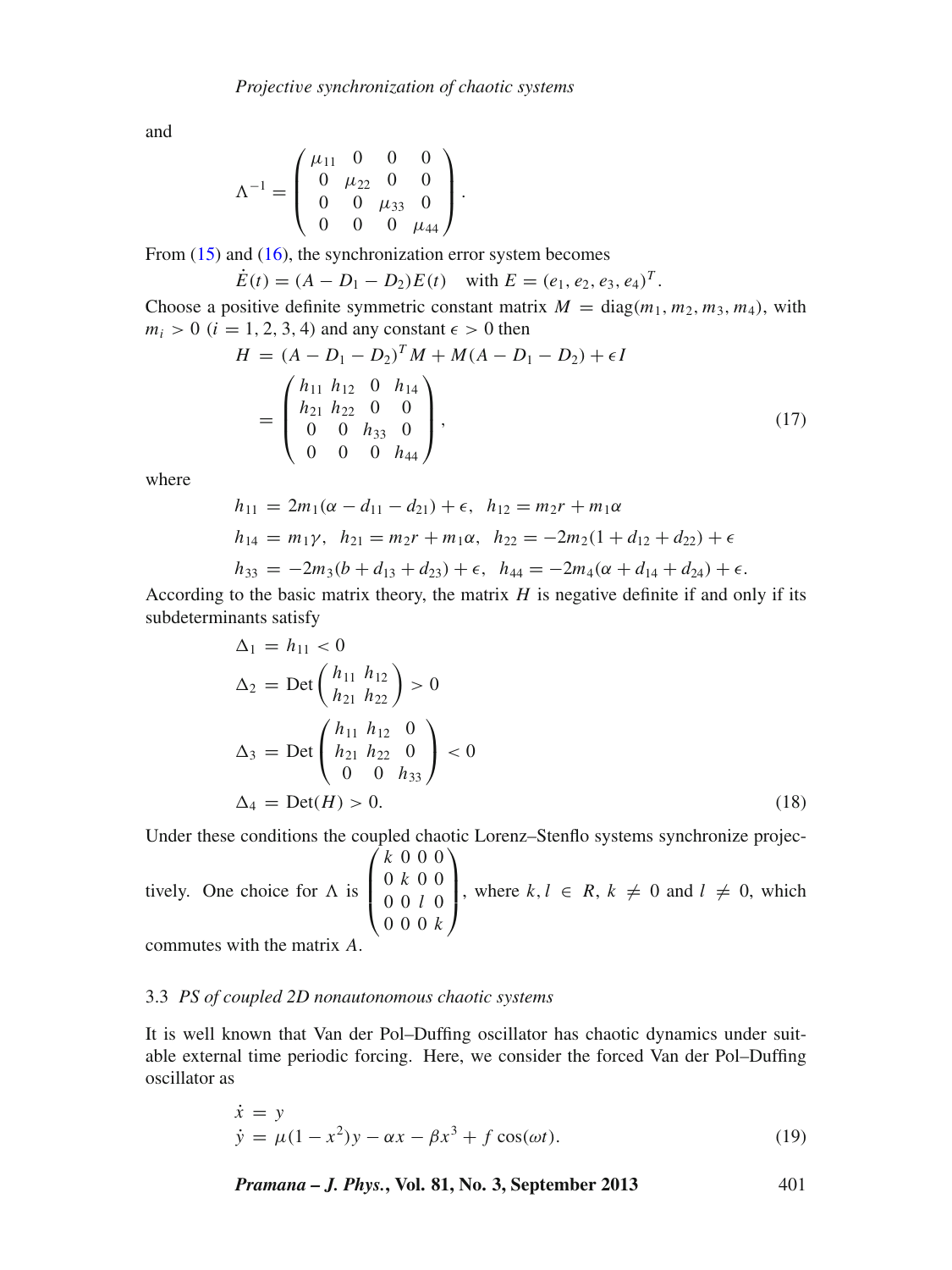Here, *f* is the amplitude of forcing and  $\omega$  is the frequency of forcing. This system exhibits chaotic motion for  $\mu = 0.1$ ,  $\alpha = -0.5$ ,  $\beta = 0.5$ ,  $f = 0.14$  and  $\omega = 0.53$ . Now, following the rule for the construction of master–slave system, we obtain the master system as

$$
\begin{aligned}\n\dot{x}_1 &= x_2 + \lambda_{12}(-\mu x_1^2 x_2 - \mu y_1^2 y_2 - \beta x_1^3 - \beta y_1^3 + 2f \cos(\omega t)) \\
&+ d_{11}(\lambda_{11} y_1 - x_1) \\
\dot{x}_2 &= -\alpha x_1 + \mu x_2 + \lambda_{22}(-\mu x_1^2 x_2 - \mu y_1^2 y_2 - \beta x_1^3 - \beta y_1^3 + 2f \cos(\omega t)) \\
&+ d_{12}(\lambda_{22} y_2 - x_2)\n\end{aligned} \tag{20}
$$

and the slave system as

$$
\dot{y}_1 = y_2 + d_{21}(\mu_{11}x_1 - y_1)
$$
\n
$$
\dot{y}_2 = -\alpha y_1 + \mu y_2 - \mu x_1^2 x_2 - \mu y_1^2 y_2 - \beta x_1^3 - \beta y_1^3
$$
\n
$$
+ 2f \cos(\omega t) + d_{22}(\mu_{22}x_2 - y_2)
$$
\n(21)

with

$$
D_1 = \text{diag}(d_{11}, d_{12}), \quad D_2 = \text{diag}(d_{21}, d_{22}),
$$
  

$$
\Lambda = \begin{pmatrix} \lambda_{11} & 0 \\ 0 & \lambda_{22} \end{pmatrix}, \quad \Lambda^{-1} = \begin{pmatrix} \mu_{11} & 0 \\ 0 & \mu_{22} \end{pmatrix}
$$

and

$$
A = \left(\begin{array}{cc} 0 & 1 \\ -\alpha & \mu \end{array}\right).
$$

Now, by Lyapunov stability theorem, the error dynamical system becomes

$$
\dot{E}(t) = (A - D_1 - D_2)E(t)
$$
, where  $E = (e_1, e_2)^T$ .

Choose a positive definite symmetric constant matrix  $M = \text{diag}(m_1, m_2)$ , with  $m_i >$ 0 ( $i = 1, 2$ ) and any constant  $\epsilon > 0$ . Then

$$
H = (A - D_1 - D_2)^T M + M(A - D_1 - D_2) + \epsilon I
$$
  
=  $\begin{pmatrix} h_{11} & h_{12} \\ h_{21} & h_{22} \end{pmatrix}$ , (22)

where

$$
h_{11} = -2m_1(d_{11} + d_{21}) + \epsilon, \qquad h_{12} = m_1 - m_2\alpha,
$$
  
\n
$$
h_{21} = m_1 - m_2\alpha, \qquad h_{22} = -2m_2(d_{12} + d_{22} - \mu) + \epsilon.
$$

Now the matrix *H* will be negative definite if

$$
\Delta_1 = h_{11} < 0
$$
\n
$$
\Delta_2 = \text{Det}(H) > 0. \tag{23}
$$

Under the above conditions the coupled nonautonomous chaotic Van der Pol–Duffing oscillators synchronize projectively. One choice for  $\Lambda$  is  $\begin{pmatrix} k & 0 \\ 0 & k \end{pmatrix}$  $(k, k)$ , with  $k \in R$  and  $k \neq 0$ , which commutes with the matrix *A*.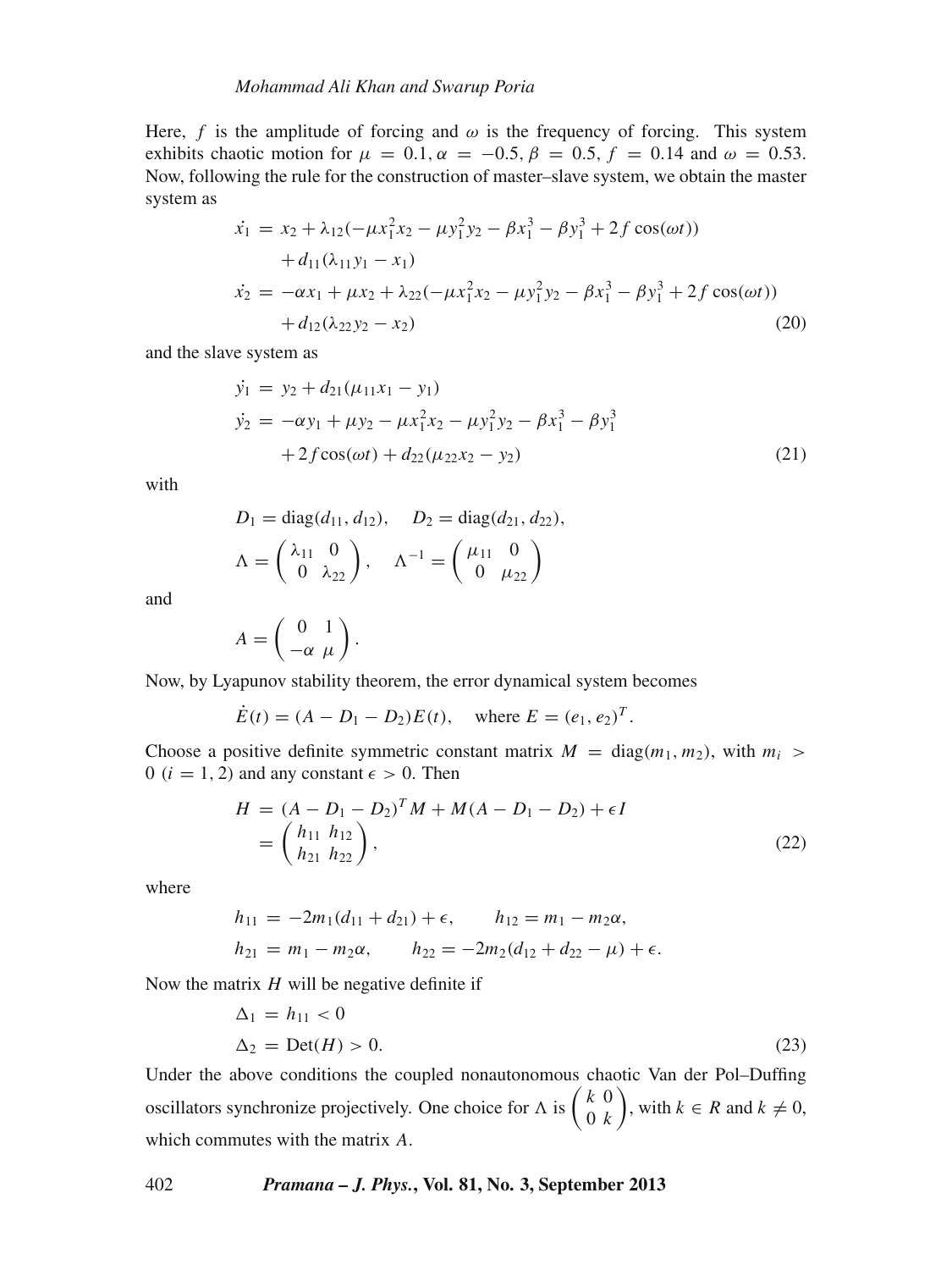# **4. Results**

The fourth-order Runge–Kutta method is used to solve coupled system of differential equations. For all simulations we choose matrix *M* as the identity matrix of proper size and  $\epsilon = 0.1$  $\epsilon = 0.1$ . Firstly, in figure 1 we have drawn the chaotic attractor of the unified chaotic system for  $a = 0$ , i.e. for Lorenz system. In figure [2](#page-8-0) we have drawn the time evolution of the synchronization errors of the unified chaotic systems for  $a = 0$ , i.e. for coupled Lorenz systems taking  $D_1 = \text{diag}(12, 10, 0)$  and  $D_2 = \text{diag}(1, 10, 0)$ . Figure [2](#page-8-0) shows that error goes to zero asymptotically and therefore the two chaotic systems synchronize projectively. We draw the time evolution of the synchronization errors of unified chaotic system for  $a = 0.8$ , i.e. for Lu system in figure [3](#page-8-1) taking  $D_1 = \text{diag}(4, 10, 0)$  and  $D_2 = \text{diag}(1, 1, 0)$ . Clearly, the figure establishes the occurrence of projective synchronization. In figure [4,](#page-9-0) we plot the time evolution of synchronization errors of the unified chaotic system for  $a = 1.0$ , i.e. for Chen system taking  $D_1 = \text{diag}(3, 8, 0)$  and  $D_2 = \text{diag}(1, 3, 0)$ . The initial values of the errors are taken as  $e_1(0) = 12.0, e_2(0) = -3.0, e_3(0) = -14.0$  in all the above three cases. Figures show that errors go to zero asymptotically, i.e. the two chaotic systems synchronize

<span id="page-8-0"></span>

Figure 2. Time evolution of the projective synchronization errors for coupled Lorenz systems  $(a = 0.0)$ .

<span id="page-8-1"></span>

**Figure 3.** Time evolution of the projective synchronization errors for coupled Lu systems  $(a = 0.8)$ .

*Pramana – J. Phys.***, Vol. 81, No. 3, September 2013** 403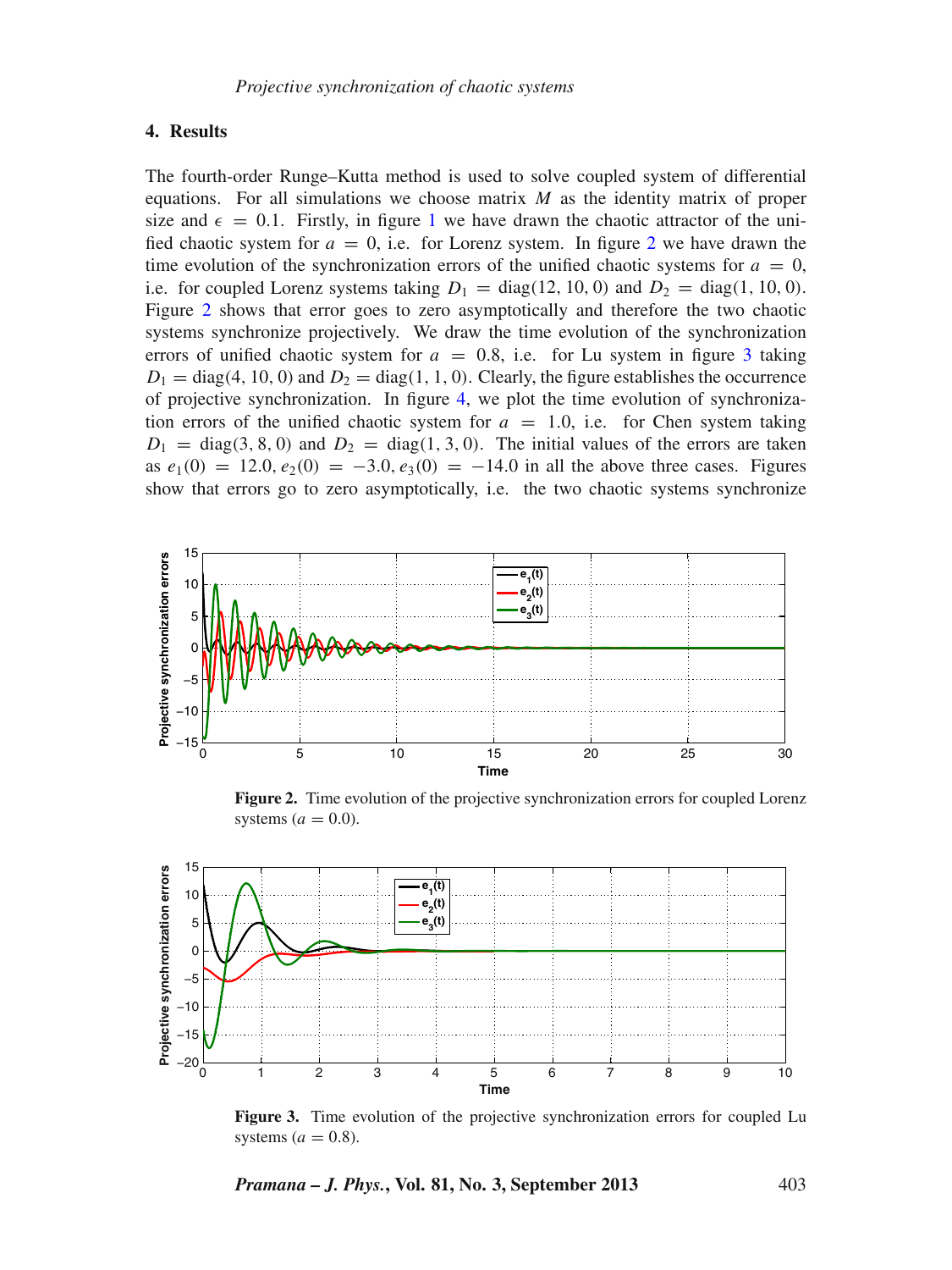<span id="page-9-0"></span>

**Figure 4.** Time evolution of the projective synchronization errors for coupled Chen systems  $(a = 1.0)$ .

<span id="page-9-1"></span>

**Figure 5.** Phase diagram of the chaotic Lorenz–Stenflo system for  $\alpha = 1.0$ ,  $\beta = 0.7$ ,  $\gamma = 1.5$  and  $r = 26.0$  in the *yz* plane.

<span id="page-9-2"></span>

**Figure 6.** Time evolution of the projective synchronization errors for the coupled Lorenz–Stenflo systems.

projectively. Chaotic phase portrait of Lorenz–Stenflo system is drawn in figure [5](#page-9-1) for  $\alpha = 1.0, b = 0.7, \gamma = 1.5$  and  $r = 26.0$ . We draw the time evolution of the synchronization error for four-dimension and autonomous Lorenz–Stenflo system in figure [6](#page-9-2)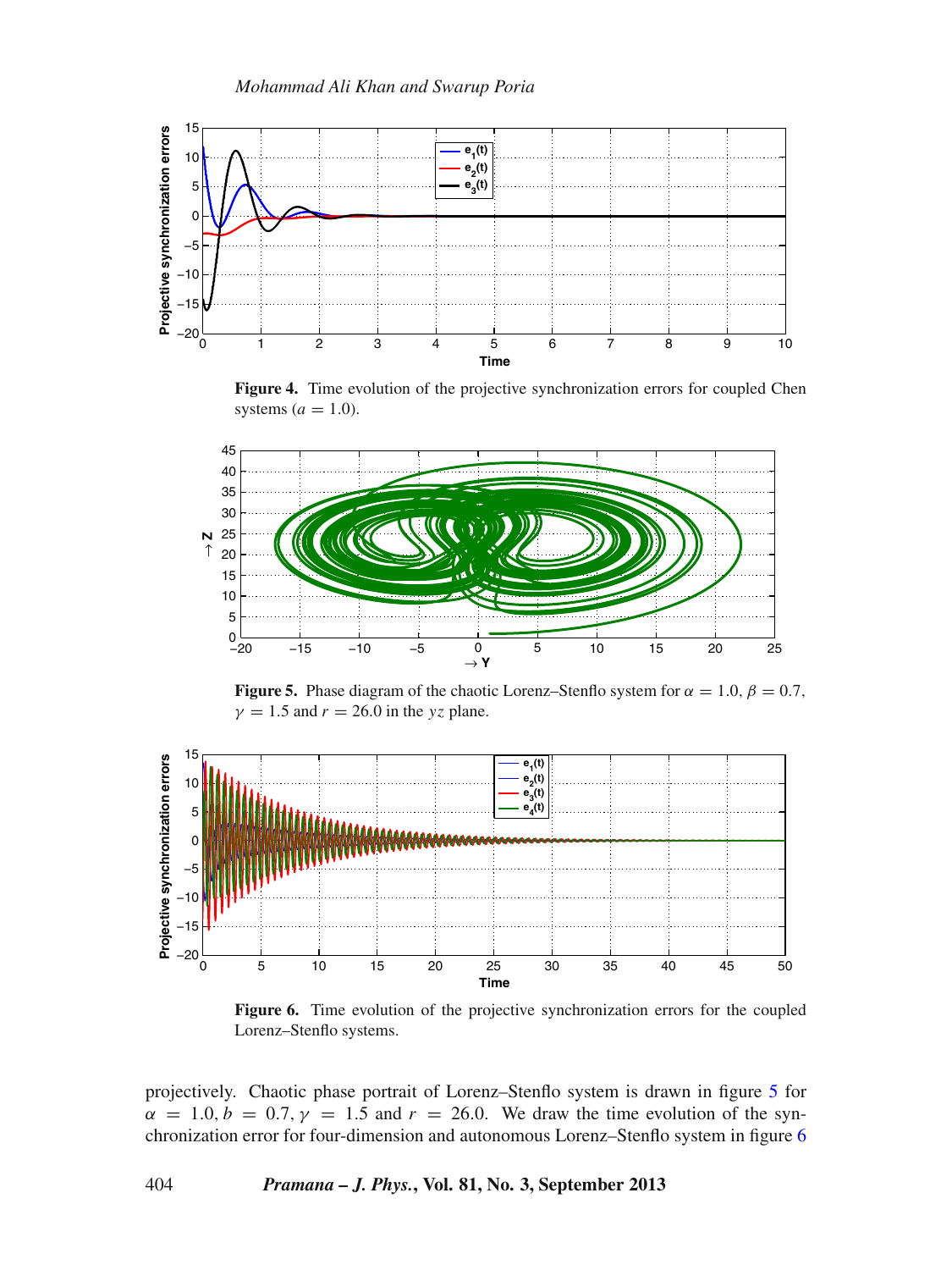<span id="page-10-0"></span>

**Figure 7.** Phase diagram of the chaotic Van der Pol–Duffing oscillator for  $\mu = 0.1$ ,  $\alpha = -0.5, \beta = 0.5, f = 0.14$  and  $\omega = 0.53$ .

<span id="page-10-1"></span>

**Figure 8.** Time evolution of the projective synchronization errors for the coupled Van der Pol–Duffing oscillators.

taking  $D_1 = \text{diag}(3.6, 1.6, 3.3, 2.0)$  and  $D_2 = \text{diag}(3.0, 5.0, 4.0, 4.0)$ . The initial values of the errors are taken as  $e_1(0) = 0.0$ ,  $e_2(0) = 1.0$ ,  $e_3(0) = 1.0$ ,  $e_4(0) = 2.0$ . Figure [6](#page-9-2) confirms that master–slave systems synchronize projectively. The phase diagram of the periodically forced Van del Pol–Duffing oscillator (chaotic) is plotted in figure [7](#page-10-0) for  $\mu = 0.1, \alpha = -0.5, \beta = 0.5, f = 0.14$  and  $\omega = 0.53$ . We draw the projective synchronization error for nonautonomous coupled chaotic Van der Pol–Duffing oscillators in figure [8](#page-10-1) with  $D_1 = \text{diag}(1, 1.5)$  and  $D_2 = \text{diag}(1, 1)$  taking initial values of the errors as  $e_1(0) = 8.0, e_2(0) = -10$ . Synchronization errors going to zero asymptotically implies that two chaotic systems synchronize projectively.

# **5. Conclusions**

A novel nonlinear and bidirectional coupling scheme was introduced to achieve projective synchronization between the coupled systems. Based on Lyapunov stability theory,